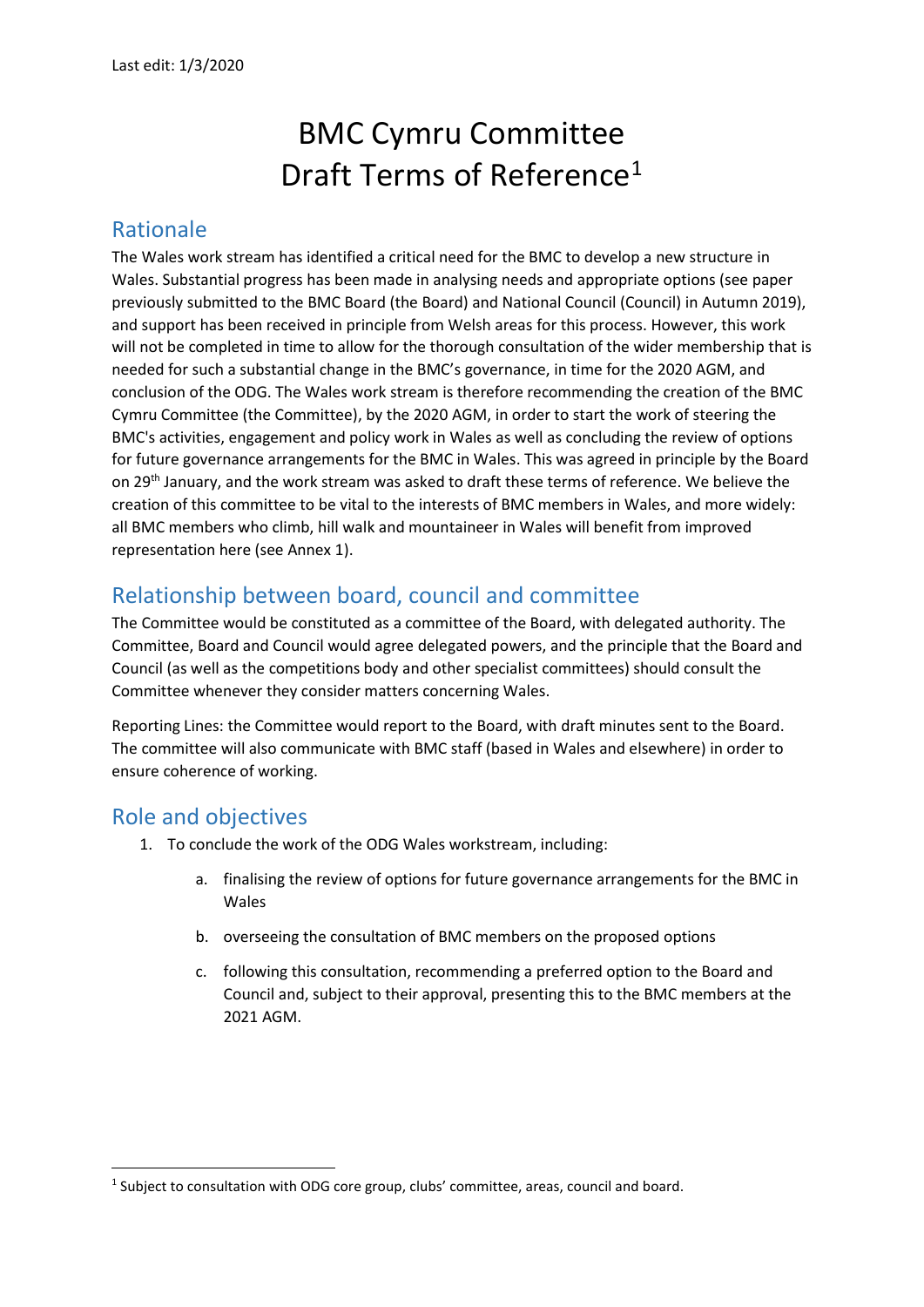- d. after approval by the 2021 AGM, and in conjunction with the Board, overseeing the implementation of the option (which would replace this Committee<sup>2</sup>) during 2021-22.
- 2. Until the final option for the BMC in Wales has been implemented the Committee would:
	- a. provide a national forum for the discussion of issues pertinent to climbing, hill walking and mountaineering in Wales.
	- b. represent (alongside BMC officers) the interests of climbers and hill walkers in various fora in Wales, including to the Welsh government and the Welsh Parliament<sup>3</sup>.
	- c. advise the BMC (including officers, specialist committees, volunteers) on Welsh issues.
	- d. develop and review the BMC's Welsh language policy, and Wales specific communications, including a Wales area of the BMC website.
	- e. advise on the appointment and priorities of BMC officers in Wales.
	- f. develop the BMC's links with other relevant bodies in Wales, from all sectors.
	- g. help grow the BMC's individual and club membership in Wales.

## Committee composition

The composition of the committee will aim to:

- Be flexible and accommodate different levels of volunteer availability.
- $\bullet$  Cover a range of skills, knowledge, experience<sup>4</sup>
- Ensure representation of different parts of the BMC membership (e.g. individuals, clubs).
- Ensure links to relevant structures of the BMC (e.g. areas, NC, board).
- Ideally to represent the full diversity of climbing, hill walking and mountaineering: in terms of backgrounds, interests and characteristics.

With this in mind, the committee will be composed of 9-12 members, as follows:

#### Ex officio members (6):

**.** 

These would form the core of the Committee, and be in position from the start.

Four area reps (chair and/or secretary of north and south areas, or their nominated stand ins<sup>5</sup>)

Two Council reps, one from each area (if Welsh areas continue to elect two reps each, one rep would attend each committee meeting).

<sup>&</sup>lt;sup>2</sup> One of the options under consideration is a BMC Cymru committee. If this option were to be recommended and adopted, this interim committee would develop into a permanent committee, and the terms of reference reviewed and updated accordingly. In the event that a final option is not supported by members for implementation after the 2021 AGM, the Committee would continue to function, subject to annual review by the Board.

<sup>&</sup>lt;sup>3</sup> From 6<sup>th</sup> May 2020, prior to that, Welsh Assembly.

<sup>4</sup> A skills matrix will be developed to identify gaps in committee expertise, and will include: genres of activity (e.g. bouldering, trad, sport, indoor climbing, competitions, adventurous hill-walking, winter climbing mountaineering, ski mountaineering); access & conservation; membership engagement; clubs; training; policy engagement; partnership engagement; governance; strategic planning; Welsh language policy. The committee will take into consideration the expertise of BMC Cymru officers attending the committee, e.g. on access and conservation.

<sup>5</sup> Options for representation from the mid-Wales "outreach" area are still under discussion, this might be through co-opted members or through the north Wales area reps.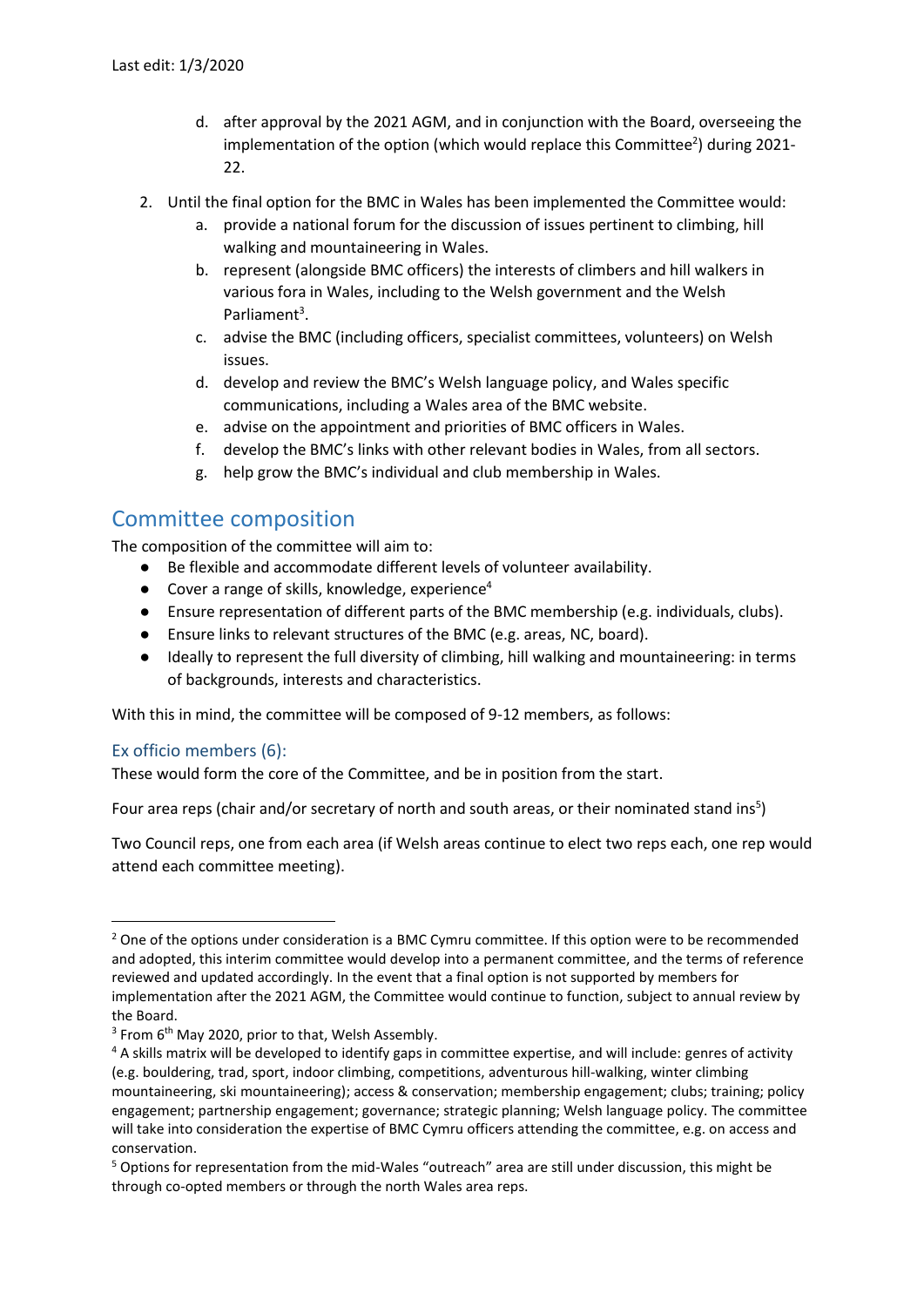## Clubs representative (1)

[Suggestion pending consultation with clubs committee]. The Committee would have a representative specifically drawn from BMC member clubs with significant membership resident in Wales (either by number or proportion of their members<sup>6</sup>). The committees of these clubs would be invited to nominate candidates, and then to elect the representative (on the basis of one club one vote).

### Board Representative (1)

One Board member would be selected by the Board to serve on the Committee.

#### Mountain Training Cymru representative (1)

Mountain Training Cymru would be invited to select one representative on the Committee.

#### Co-opted members (up to 3)

Up to three BMC members could be co-opted in order to fill specific gaps in expertise etc. One of the first tasks of the core 'ex officio' committee members would be to review the skills, knowledge, backgrounds of ex officio members, with reference to a skills matrix. The Committee would then make open call for BMC members to fill the gaps identified. Applicants would be chosen by the Committee, subject to approval by the Board.

#### Other (non-voting) attendees

BMC officers based in Wales would normally attend Committee meetings in a non-voting capacity, to advise the Committee and facilitate communication between volunteers and staff. Other BMC officers or volunteers, or representatives of partner organisations, could be invited to attend meetings or specific agenda items (probably by tele/video conferencing), as and when their expertise was required.

#### Terms

1

As the Committee's work may lead to revised BMC governance arrangements in Wales, initial terms of office of all Committee members will be the shorter of (i) two years; (ii) the time until successor BMC governance arrangements are in place for Wales; or (iii) expiry of the "ex officio" role from which their involvement with the committee derives.

## Committee modus operandi

Meetings: The Committee would meet at least four times per year, including at least one, ideally two, face-to-face meeting per year (which might be timed to coincide with BMC AGMs, Council weekends or other events held in Wales to minimise travel/venue costs). Other, shorter meetings, to be held by video/teleconference. Smaller issues arising in between meetings could be discussed and resolved by email.

Minutes to be published on the Wales section of the BMC website, and circulated to areas and clubs.

Chair and secretary to be elected by the Committee from among its membership, at the first meeting of the committee, and on an annual basis thereafter (subject to approval by the Board). In the case of non-attendance of either chair or secretary at a meeting, replacements for that meeting can be elected by members attending the meeting.

<sup>6</sup> Illustrative numbers only – pending consultation with the clubs committee and analysis of the BMC membership database.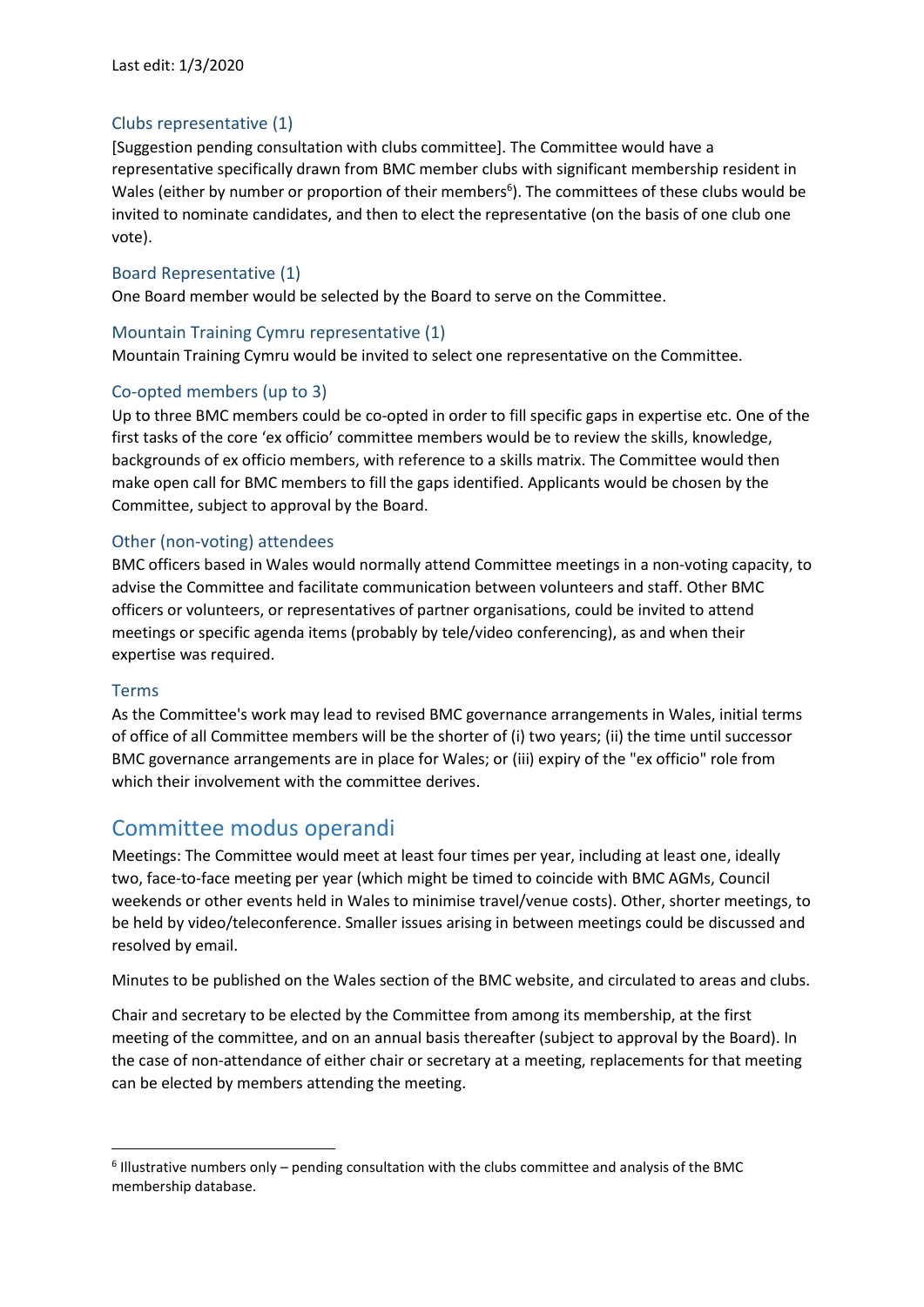Quorum: At least five members, including at least three ex officio/club rep.

Decisions: to be made by simple majority vote of those members present. In the case of an equal vote, the chair will have the casting vote.

These TOR to be reviewed annually, until the replacement of the committee by a permanent option.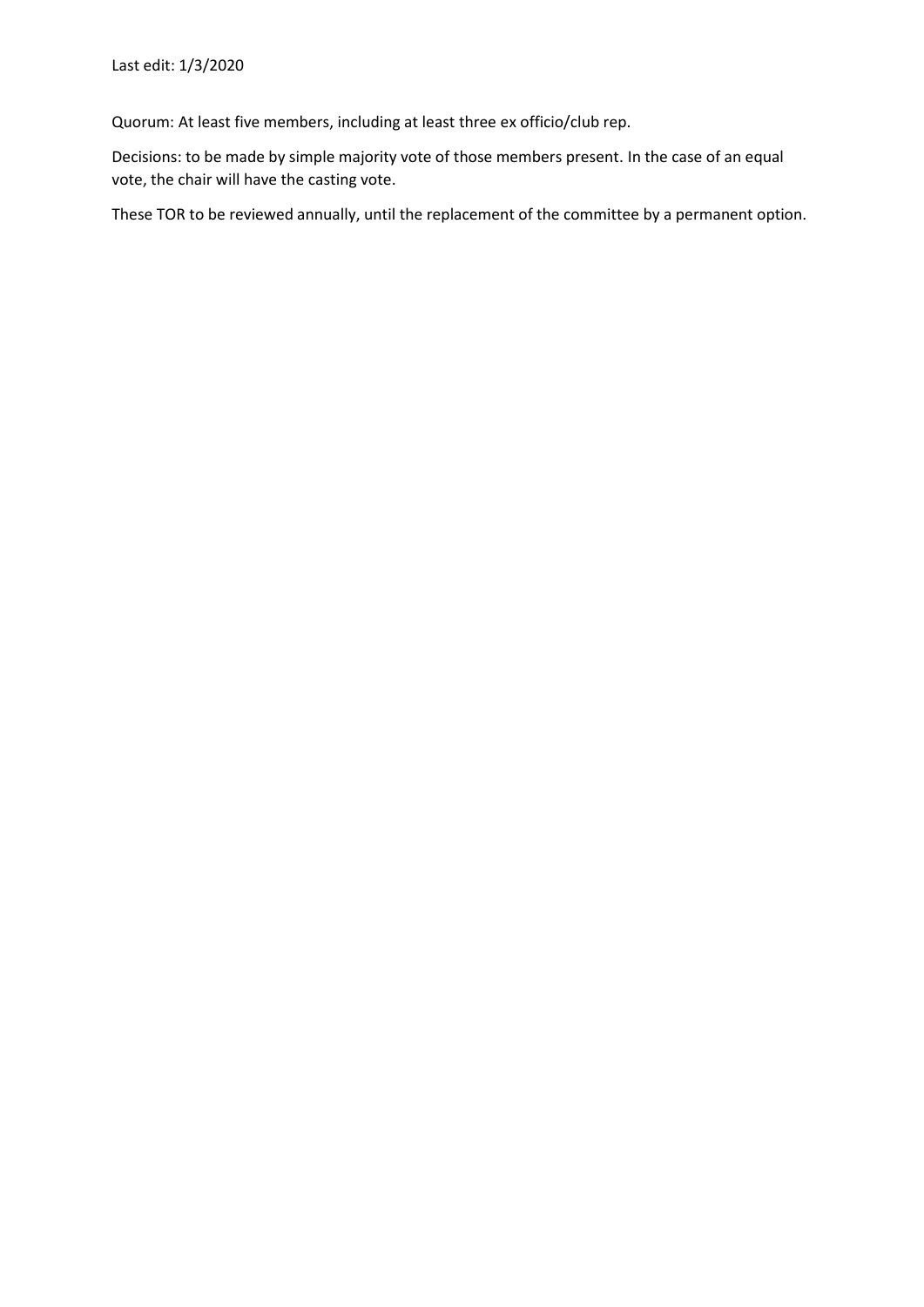## Annex 1: The case for change: Wales is a nation not an area.

*(Excerpted from the Wales Workstream report to the Board and Council, September 2019).*

**Culture.** Wales is a bilingual country, with a distinct culture. 19% of people resident in Wales speak Welsh, this rises to over 40% of 10-15 yr olds, and well over 50% in many of the most important areas for climbing and hillwalking, where many land managers are first language Welsh speakers. Even for non-Welsh speakers, Welsh culture and society is distinct. Climbers, hill walkers and mountaineers in Wales need a Wales-based, bilingual organisation, embedded in Welsh society to better represent their needs.

**Policy and politics.** Since 1999, almost every area of policy related to BMC activities has been devolved to Wales. These include: access; National Parks; environment; farming and rural affairs; sport and culture; planning; marine and coastal management; education (including universities); some energy and transport; local government; and health. Devolution has continued, with further powers devolved in 2006, 2011, 2014, 2016 and 2017, and more (e.g. over environmental taxation) on the way. While the BMC is recognised as the official representative and governing body in England, it does not have this status in Wales, and has no official recognition from the Welsh government or Sport Wales. Climbers, Hill Walkers and Mountaineers in Wales need a distinctly Welsh entity that can achieve official recognition in Wales, and engage with government and wider civil society in a similar way to the BMC does in England.

**Civil Society.** Public life in Wales feels ever more distinct from England, and many civil society organisations have followed suit. Most sporting and outdoor organisations, from Ramblers Cymru to Canoe Wales now have a distinct Welsh identity, with significant Wales-based staff and operations (Table XX). Many environmental organisations from the large (e.g. RSPB) to the small (e.g. Buglife) also have dedicated Welsh offices, entities and policy staff, as do other interest groups like landowners (e.g. Farmers' Union of Wales and CLA Cymru). Other changes since the BMC was established in 1944, most notably the establishment of Mountaineering Scotland in 1970, have made the BMC's approach to Wales seem increasingly anachronistic.

**Influence.** The BMC has lagged behind these changes, and its influence over issues affecting climbers, hillwalkers and mountaineers in Wales has been compromised as a result. Despite the excellent work of its one Wales-based officer, it is often perceived as an English organisation, and often lacks a voice in important discussions (for example, the Snowdon partnership). Excellent initiatives such as the All Party Parliamentary Group at Westminster have no current equivalent in the Welsh Parliament. Its capacity to engage with other Welsh civil society organisations has also been compromised by its lack of staff capacity, and lack of a distinctive Welsh identity.

**Future risks.** So far, the Welsh policy environment has been broadly beneficial to BMC members. The Welsh government has committed to further significant access improvements, and has led on many environmental issues including agri-environment, climate change and statutory duties to sustainability and improving wellbeing. However, if the policy environment became less amenable to climbers' interests, we believe the BMC would not be well placed to challenge this, and ensure BMC members' voices are heard.

#### The case for greater BMC support for Welsh operations

We believe that the interests of all climbers, hill walkers and mountaineers are aligned, whether they are resident in Wales or they visit Wales to climb and walk. Advocacy and action on the part of one serves the other. We believe that all who climb in Wales, from Britain and beyond, will be better